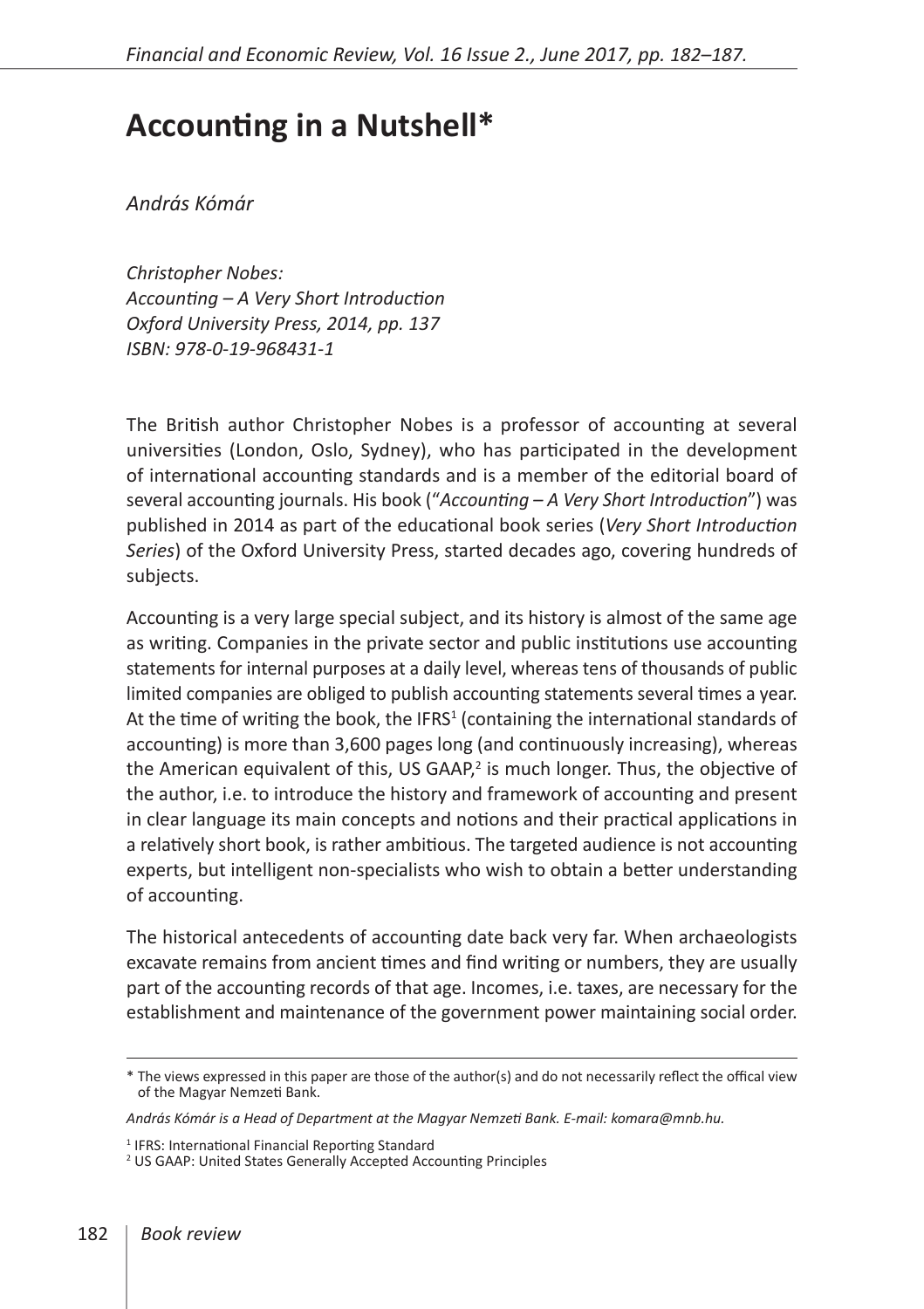Taxation requires accounting records. Thus, modern civilisation does not operate efficiently without accounting records.

The economic decisions of the modern world are also based on basic accounting information (e.g. How should Tesco or Walmart price a product? In which country should General Motors build a new factory? Can the stocks of Citibank or HSBC be considered as better investment? How much tax has to be paid in the given year? What level of dividends per share can be paid?). If we make good decisions on the basis of high quality accounting information, it may lead to economic prosperity with better opportunities. By contrast, in the case of bad decisions, less money can be spent on important things such as health care, transport infrastructure and culture.

Within accounting, the author presents the essence of bookkeeping, financial accounting, auditing and management accounting. We also learn that accounting experts also establish organisations in order to protect their interests and enforce their objectives. The first professional organisations were established by the state, e.g. the Collegio dei Rasonati in Venice in 1581, so that the accounting experts could exercise control over the budgets of building warships. The first professional accounting organisation established on a private basis was founded in the United Kingdom in the 19th century.

There are vast national differences as regards accounting experts. Accounting has greater prestige and plays a larger cultural role in Anglo-Saxon countries (Great Britain, Australia, New Zealand) than in other countries.<sup>3</sup> Whereas among the senior executives of American companies one finds a significant ratio with an accounting degree, in the case of the German companies BMW and Lufthansa even the head of accounting is not a trained accountant, and they have a business or engineering degree instead.

Some accounting experts work alone and specialise on certain areas, whereas others provide a wider area of services by organising themselves into larger units. In terms of the latter, the author underlines and examines the four large global auditing firms (the so-called Big4: Deloitte, Ernst & Young, KPMG, PwC). The main profile of the larger companies dealing with accounting is auditing, but several related areas have been developed as well, e.g. in the United Kingdom many accounting experts work on insolvency procedures (*corporate recovery*). In many countries, accounting experts handle taxation issues as well (e.g. in Germany and Italy), whereas elsewhere (e.g. in the US) taxation is typically the domain of lawyers. After some time, the large auditing companies have also launched other, related business lines (e.g. consulting).

<sup>&</sup>lt;sup>3</sup> Almost 1 per cent of the population of New Zealand has an accounting degree, whereas this ratio is much lower in the non-Anglo-Saxon countries.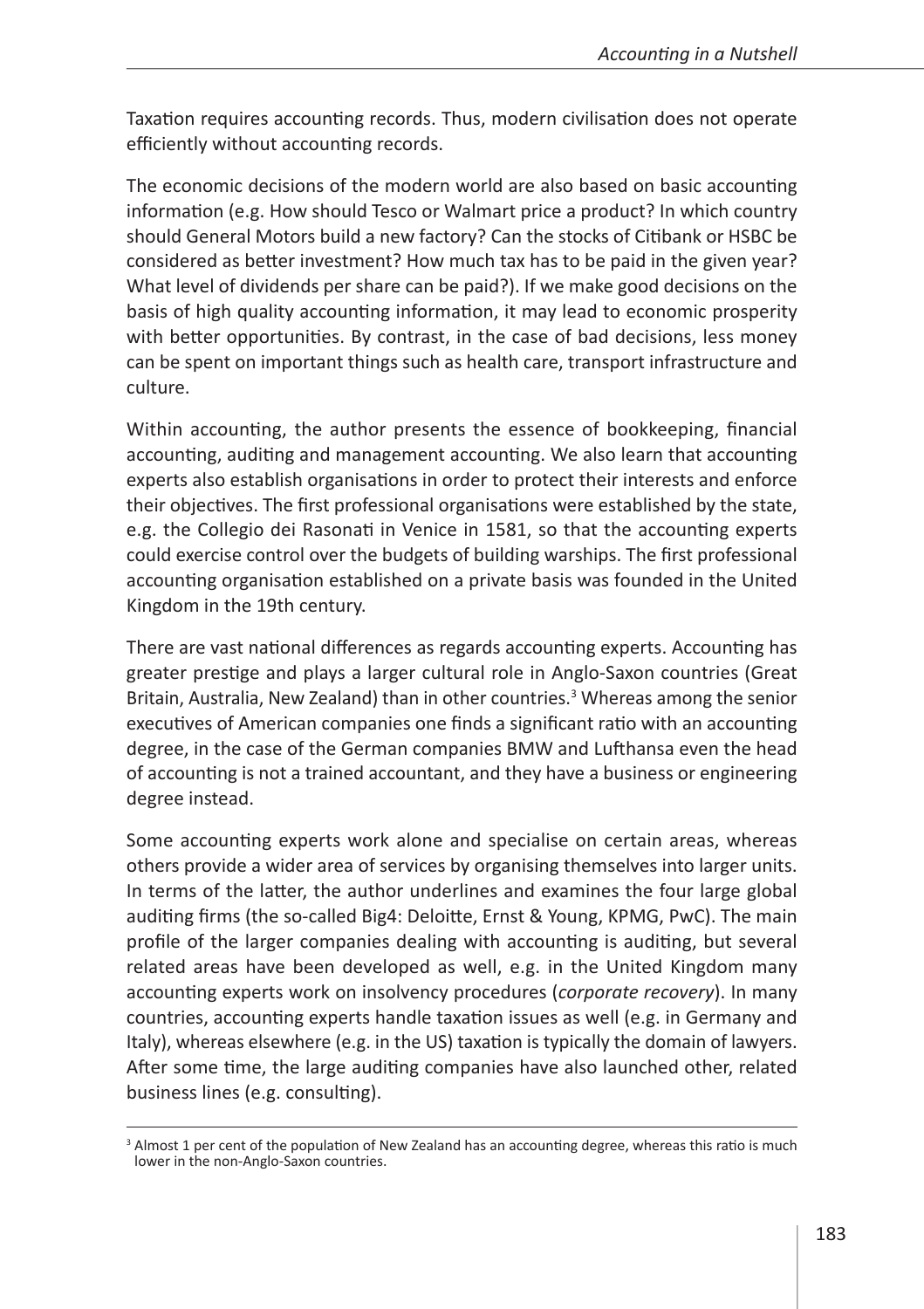The author starts the presentation of the development and evolution of accounting with historical precedents. Ancient Romans already developed accounting statements for measuring the effectiveness of farm management, whereas in India and in the Arab world they used more sophisticated accounting records. At the beginning of the 13th century, the traders of Venice already kept rudimentary records (still using Roman numerals!), preparing an entry for each transaction, with *single-entry bookkeeping*. After some time, however, business relations became more complex (e.g. foreign branches, trading in multiple currencies, projects of several merchants performed in partnership), which required more detailed records. This was done in *double-entry bookkeeping* which appeared in Italy. This system prepares two entries for each transaction (debit and credit) and the debit and credit sides are always in balance.

Thanks to its advantages, double-entry bookkeeping spread quickly among Italian traders and then among the traders of other cities as well (e.g. in Provence from 1299 and in London from 1305). By the 1340s, some cities (e.g. Genoa) also switched to double-entry bookkeeping. Two systems of double-entry bookkeeping caught on: the Tuscan and the Venetian. Today's double-entry bookkeeping is based on the latter. A great role in the spread of double-entry bookkeeping was played by the publication of the textbook (*Summa De Arithmetica, Geometria, Proportioni et Proportionalita*) of Franciscan friar and professor of mathematics Luca Pacioli, published in 1494 in Venice, which he wrote not in Latin, but in Italian, and thus it quickly became popular among merchants, and it was soon translated into Flemish, French and English. The French started to regulate accounting with legal tools in the 17th century. The formation of the rich trader layer and colonisation led to the development that funds had to be collected publicly for the major projects in 17th century Amsterdam, and public companies with separate legal entity were developed. Later, the industrial revolution further increased the need for the collection of funds and the foundation of such companies.

After the industrial revolution and the victories of Admiral Nelson and General Wellington, Great Britain became the 'top nation' in terms of military and trade. In 1844, the regulation related to public limited companies was eased in order to facilitate the collection of funds for companies. In parallel with this, the publicity of the accounting data of such companies was introduced, thereby also decreasing the likelihood of abuses and promoting the control of owners. Despite this, the enormous collapse of some companies (e.g. that of the City of Glasgow Bank in 1878) resulted in the tightening of regulation: the application of external auditors was prescribed for banks and, from 1900, for other companies as well. Thus, with the gradual separation of the role of owners and management in 19th century Great Britain, the demand for auditing appeared in order to exercise external control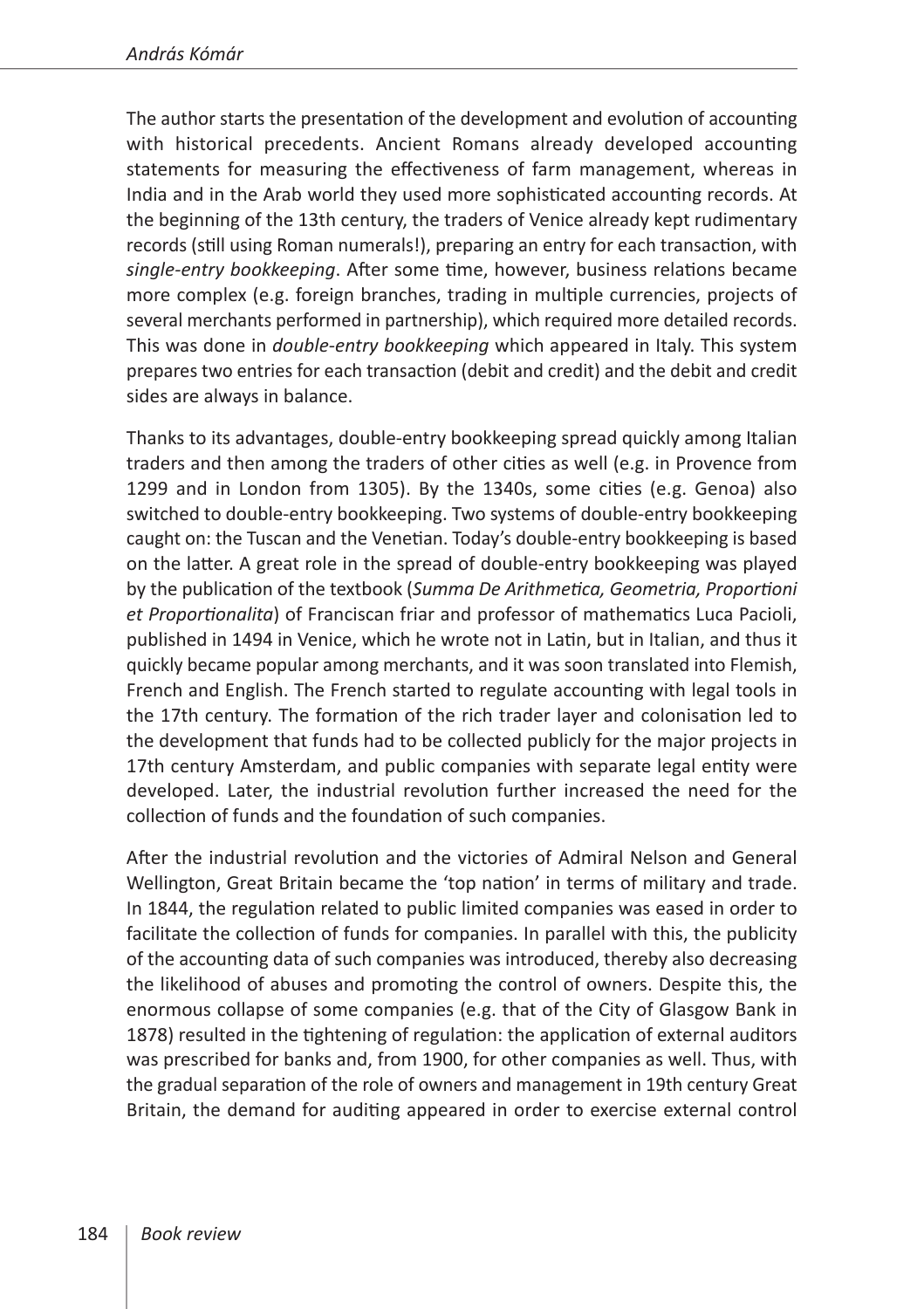over management in the interest of the (often layman) owners. Scotland played an outstanding role in the development of the auditing profession.

In the beginning, there were no bookkeeping and auditing provisions whatsoever in the US for publicly traded companies: the 1929 stock exchange crisis clearly underlined that this was an untenable situation. The Federal Securities and Exchange Commission (SEC) was established in 1934. The American accounting profession started the development of accounting standards, and for this activity the Financial Accounting Standards Board (FASB) was established in 1973. Currently, the Generally Accepted Accounting Principles (US GAAP) are constituted by the accounting standards submitted by the FASB and accepted by the SEC. Germany standardised financial reports at the beginning of the 20th century, the US developed the system of consolidated financial reports, and the United Kingdom introduced the requirement of "*true and fair view*" for financial reports, which is a basic requirement of today's accounting in several countries. Japan introduced significant innovations in the area of management accounting and accounting controls.

Accounting remained in national frameworks until the 1970s, but with the development of large international companies, globalisation spread to the area of accounting as well. The accounting framework systems operating within national boundaries could no longer ensure the ability to compare various companies globally. Thus, the harmonisation of the national systems became necessary. First, attempts were made for the harmonisation of rules within the European Community. But British accounting experts lobbied against this, as they did not want other (e.g. German and French) governments to have a major influence on their accounting system. And so, in 1973, when the United Kingdom joined the European Community, the London-based International Accounting Standards Committee (IASC) was established with the professional organisations of nine countries. In the first 20 years only a few companies followed the International Accounting Standards (IAS) of the IASC, and then German companies started to use it from 1994. In 2001, the IASC was succeeded by the International Accounting Standards Board (IASB), which issues standards as the International Financial Reporting Standards (IFRS). Upon its establishment, the IASB assumed all previous IAS's, therefore the IFRS and IAS standards exist in parallel in the current system, until the IFRS prepared for the given subject replaces the IAS dealing with the same subject. At the time of writing the book, the use of IFRS was already a requirement in the majority of the countries of the world (e.g. EU, Australia, Canada, Brazil), and it was allowed in other countries (e.g. Japan, Switzerland).

The IFRS is built on basic principles (*principle-based system*) and it often provides several possible options for users. By contrast, US GAAP establishes very detailed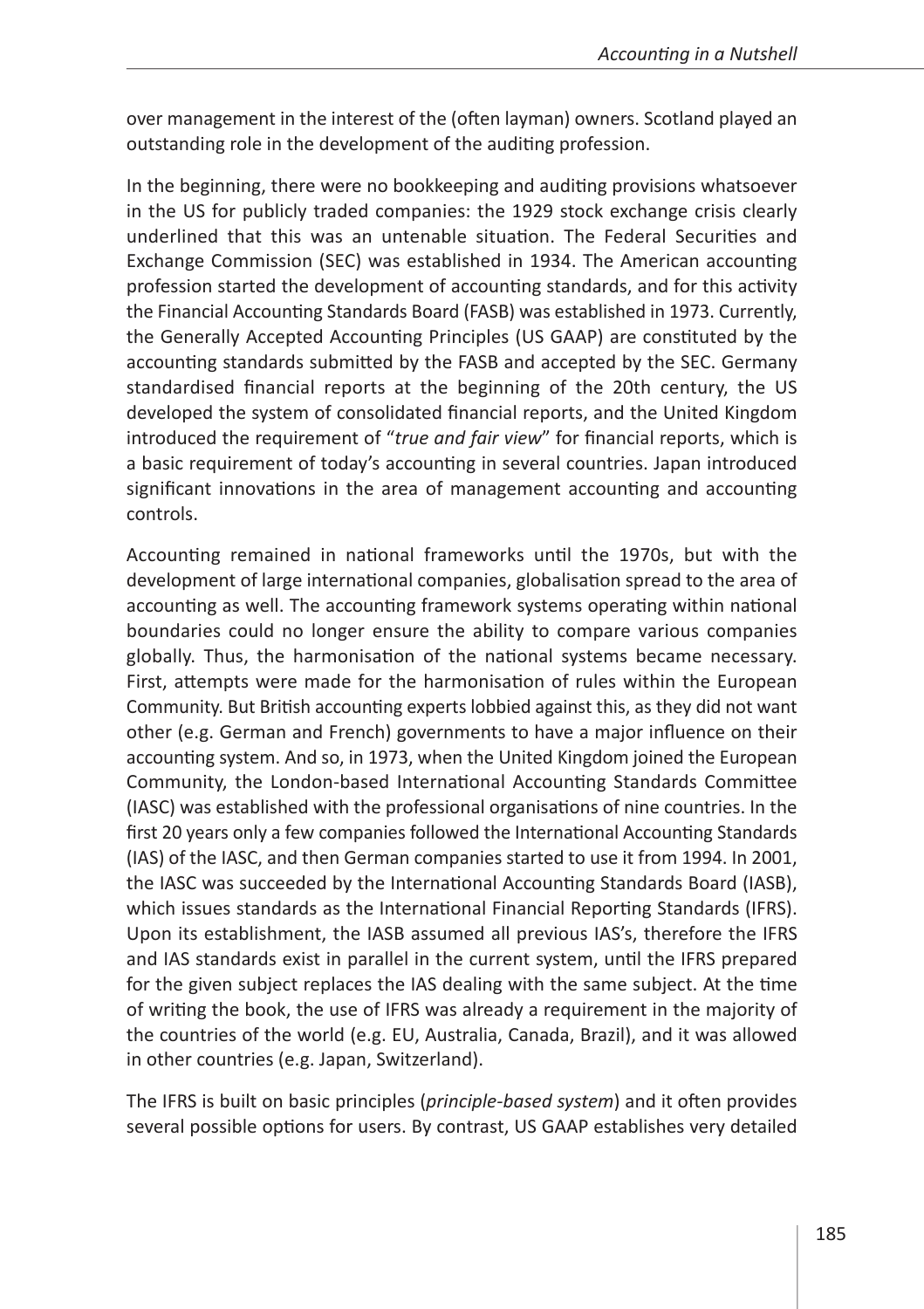rules (*rule-based system*) and provides only few options for companies in relation to a given issue.

After the historical part, the book presents the foundations of *financial accounting* via the presentation of the balance sheet, the profit and loss statement and the cash flow statement. Moreover, a separate chapter is devoted to the financial statements of listed companies prepared on the basis of IFRS and US GAAP, and the accounting indicators related to profitability, liquidity and leverage calculated on the basis of the financial statements. According to the author, financial statements and accounting indicators must be handled with care, since their producers are interested in giving a better impression about themselves and they often 'manipulate' the numbers to this end. In the case of the 2001 Enron scandal, the main problem was the fraudulent evaluation of financial contracts and hiding losses in off-balance-sheet structures; whereas in the 2003 Parmalat scandal, EUR 4 billion of stated deposits were not on the accounts and the debt of EUR 14 billion was eight times the amount that the company stated in the financial statements.

The main task and responsibility of the auditor is to provide an *opinion* in its report about the contents of the annual report prepared by the board of directors that the financial report is reliable and provides a realistic picture about the financial situation and economic processes of the company. The development of global standards can be observed in the area of auditing as well, in the form of the International Standards of Auditing (ISAs). The independence of the auditor provides authenticity to its opinion on the financial report, and therefore both the external rules and the internal provisions of auditors include requirements related to achieving and maintaining independence. The breach of independence of the auditor may have serious consequences, e.g. the 2001 fall of Enron also resulted in the termination of the audit activity of its auditor, Arthur Andersen, which belonged to the five largest global (Big5) auditing firms at that time.

The book presents in detail the phases of the auditor's activity and the topics related to the audit (e.g. the role of accounting systems, estimates and internal control processes in auditing; the IT support of the audit; and to what extent the exploration of accounting abuses is the task and responsibility of the auditor). In the beginning the work of the auditors was very seasonal and adjusted to the preparation of the annual report. Later, auditors' work also related to the semi-annual and quarterly reports of listed companies, and thus for example the auditors of Shell have work continuously throughout the year. Nowadays, special examinations are also entrusted to auditors (e.g. in the United Kingdom it is customary to order both a prominent auditor and a prominent lawyer for the examination of corporate scandals, with respect to their complementary expertise), and in the case of legal disputes they also perform expert activity for any of the parties or for decisionmakers.